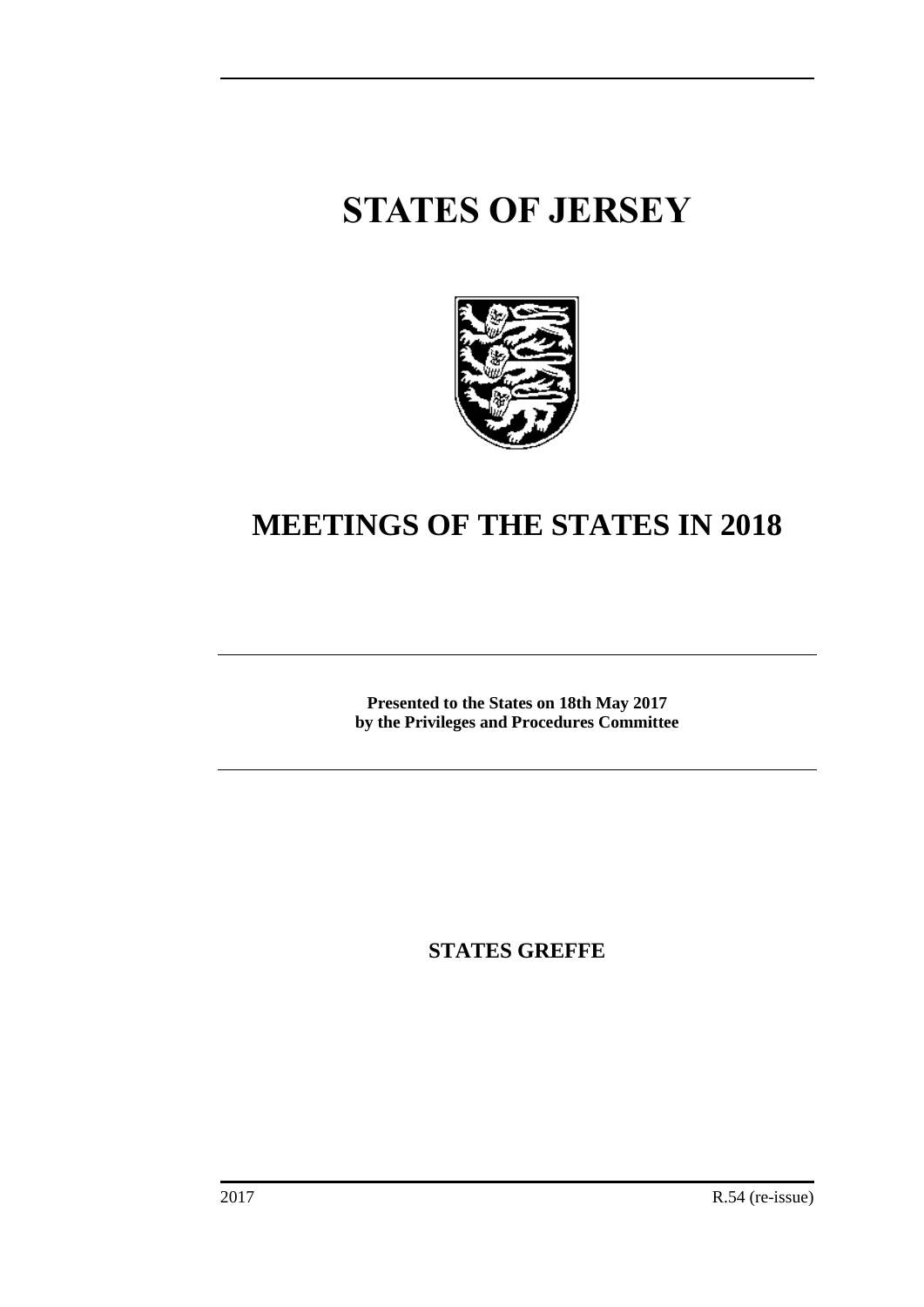#### **REPORT**

The Privileges and Procedures Committee is required to fix dates for States meetings for the following year no later than the end of September each year, but is pleased to present them earlier this year, for the convenience of Members and others who need to plan ahead, in view of the fact that 2018 will be an election year.

Standing Orders 3 and 4 read as follows –

#### "**3 Sessions of the States**

- (1) There shall be 2 sessions of the States in each year during which they shall meet.
- (2) The 1st session shall start on the 3rd Tuesday in January and end no later than the last Tuesday in July.
- (3) The 2nd session shall start on the 2nd Tuesday in September and end no later than the 3rd Tuesday in December.

#### **4 Planning days for meetings of the States**

- (1) The PPC shall, no later than the end of September in each year, present to the States a list of days for meetings of the States in the 1st and 2nd sessions in the following year.
- (2) Ordinarily, a meeting day is a Tuesday.
- (3) The list may include continuation days.".

The dates agreed by the Committee for 2018 are shown in the **Appendix** to this Report.

Following a decision taken by the then PPC a number of years ago, the dates in recent years have been drafted as far as possible to avoid meetings during any school holiday periods. The 2018 meeting dates attached all avoid school holiday periods, with the exception of Easter, which is due to the impending election.

In accordance with the requirements of Standing Orders, the first meeting of 2018 is on the third Tuesday of January, namely 16th January 2018. The normal fortnightly cycle is interrupted by a break to avoid the school half-term during the week of Monday 12th February. The fortnightly cycle then continues until the Easter recess.

Standing Order 7 states that the Assembly must not meet in the 21 day period ending on the day of the elections which, in 2018, will be held on Wednesday 16th May 2018. As the 21 day 'purdah' period prevents any States meeting from taking place after Wednesday 25th April 2018, it is proposed that the last meeting of the 'old' States should begin on Tuesday 10th April, before the election period 'cut-off'. This meeting will be held during the Easter school holidays.

With elections on 16th May 2018 it is proposed to allow just over 2 weeks for the initial induction programme of new Members before Members are sworn in and the new States meet on Monday 4th June 2018 to elect the Chief Minister. This period will also allow a period of discussion between Members in relation to the nomination of candidates for Chief Minister, and nominations for the position will need to be submitted to the Greffier of the States by Wednesday 30th May 2018 (2 weeks after the elections).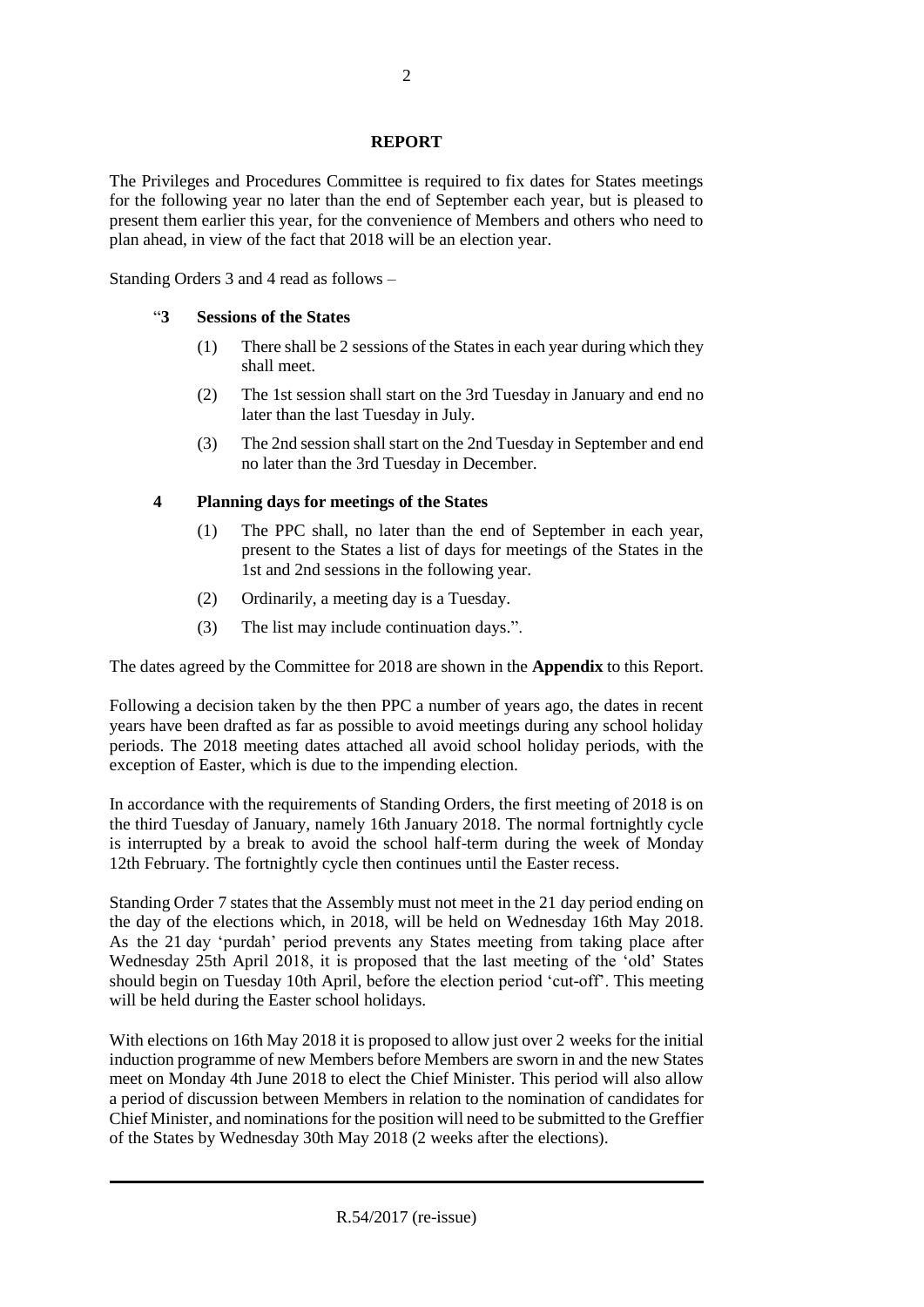The proposed dates show the required meetings for the election of Ministers and Chairmen of Committees and Panels (Thursday 7th June, with continuation on Friday 8th June if necessary), and for the election of Committee/Panel members on Tuesday 12th June 2018.

The first 2 meetings of the new States for 'normal' business are on 26th June and 10th July before the summer recess although, in practice, it is likely that there may be a relatively limited amount of business to debate during these 2 meetings.

The Autumn session begins on 11th September, the second Tuesday of September, as required by Standing Orders. The fortnightly cycle can then be followed until the last meeting of 2018. The first meeting on 2019 will be on 15th January.

#### **Re-issue Note**

This Report is re-issued to correct errors within the 3 paragraphs on page 2 which mention the dates of States Sittings around Easter, and the Easter recess. None of the planned States Sitting dates, as shown on page 4, have been changed.

\_\_\_\_\_\_\_\_\_\_\_\_\_\_\_\_\_\_\_\_\_\_\_\_\_\_\_\_\_\_\_\_\_\_\_\_\_\_\_\_\_\_\_\_\_\_\_\_\_\_\_\_\_\_\_\_\_\_\_\_\_\_\_\_\_\_\_\_\_